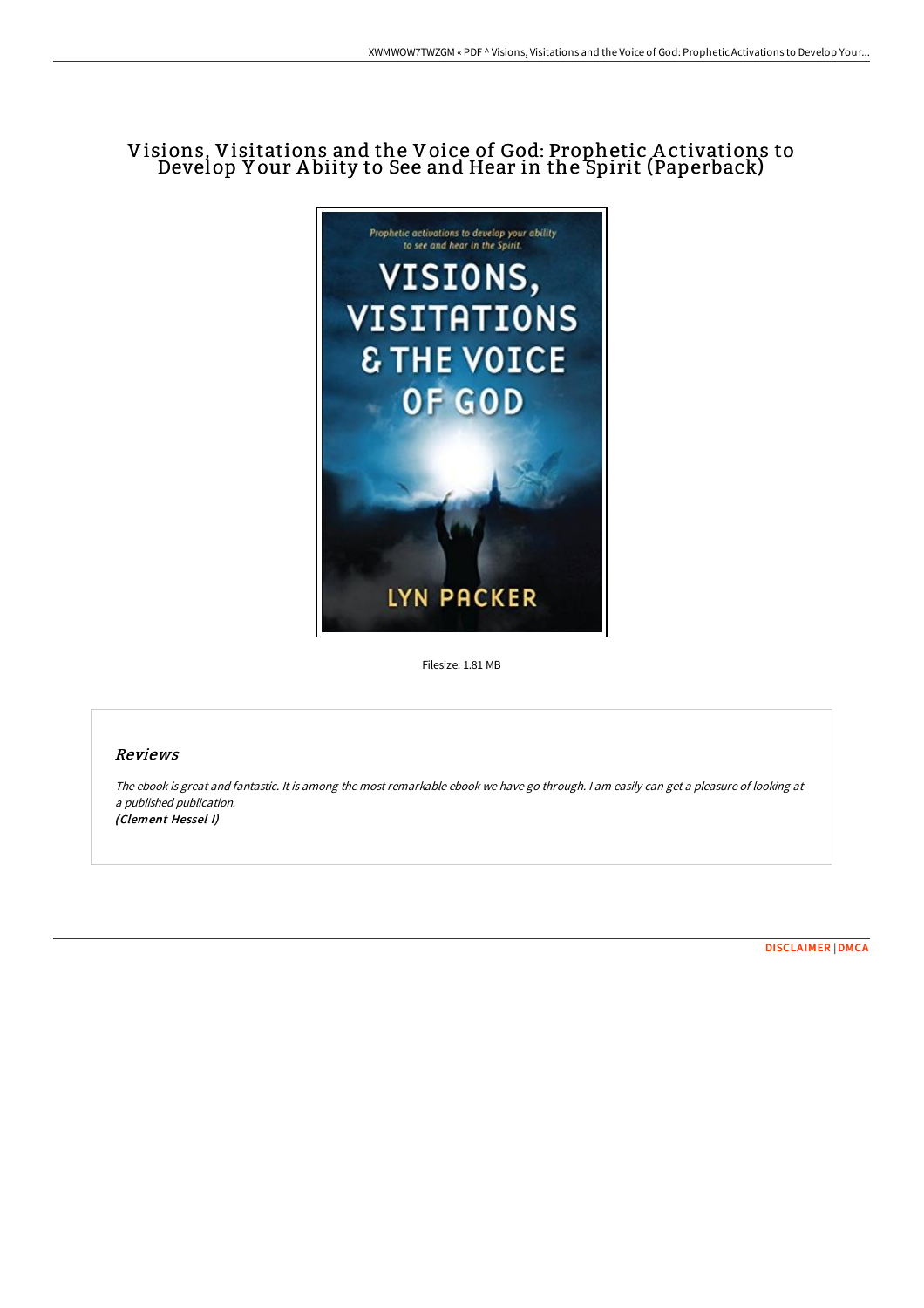# VISIONS, VISITATIONS AND THE VOICE OF GOD: PROPHETIC ACTIVATIONS TO DEVELOP YOUR ABIITY TO SEE AND HEAR IN THE SPIRIT (PAPERBACK)



To get Visions, Visitations and the Voice of God: Prophetic Activations to Develop Your Abiity to See and Hear in the Spirit (Paperback) PDF, you should click the button listed below and save the ebook or get access to other information which are highly relevant to VISIONS, VISITATIONS AND THE VOICE OF GOD: PROPHETIC ACTIVATIONS TO DEVELOP YOUR ABIITY TO SEE AND HEAR IN THE SPIRIT (PAPERBACK) book.

Robert and Lyn Packer, 2017. Paperback. Condition: New. Language: English . Brand New Book \*\*\*\*\* Print on Demand \*\*\*\*\*. YOU were created to live from two realms simultaneously - the seen and the unseen, the eternal and the temporal. To do so you must know how to access those realms and understand what is happening in them. In Visions, Visitations and the Voice of God, Lyn Packer demystifies the often-perplexing subject of revelation and experience with God. Drawing from both scripture and personal experience Lyn opens up the realm of supernatural revelation and makes it relevant to your daily life. Step out of a ho-hum Christian walk into one of vibrant daily experi-ence with the Lord. He longs to reveal himself to you and each of the activations in this book will take you into personal experience with Him. These prophetic activations will develop your seeing and listening skills enabling you to access heavenly revelation and divine mysteries. Learn how: You can be more intimate with God than ever before Revelation invites you into intimacy and co-operation with God Scripture is your foundation and plumb-line for revelation and experience To activate your spiritual eyes to see into the heavenly realms To receive revelation and walk in the supernatural daily You are blessed to be a blessing To steward wisely what you see and experience The secret things belong to the Lord our God, but the things revealed belong to us and our children forever, that we might do all the words of His law. Deut 29:29.

 $\blacksquare$ Read Visions, Visitations and the Voice of God: Prophetic Activations to Develop Your Abiity to See and Hear in the Spirit [\(Paperback\)](http://techno-pub.tech/visions-visitations-and-the-voice-of-god-prophet.html) Online

**D** Download PDF Visions, Visitations and the Voice of God: Prophetic Activations to Develop Your Abiity to See and Hear in the Spirit [\(Paperback\)](http://techno-pub.tech/visions-visitations-and-the-voice-of-god-prophet.html)